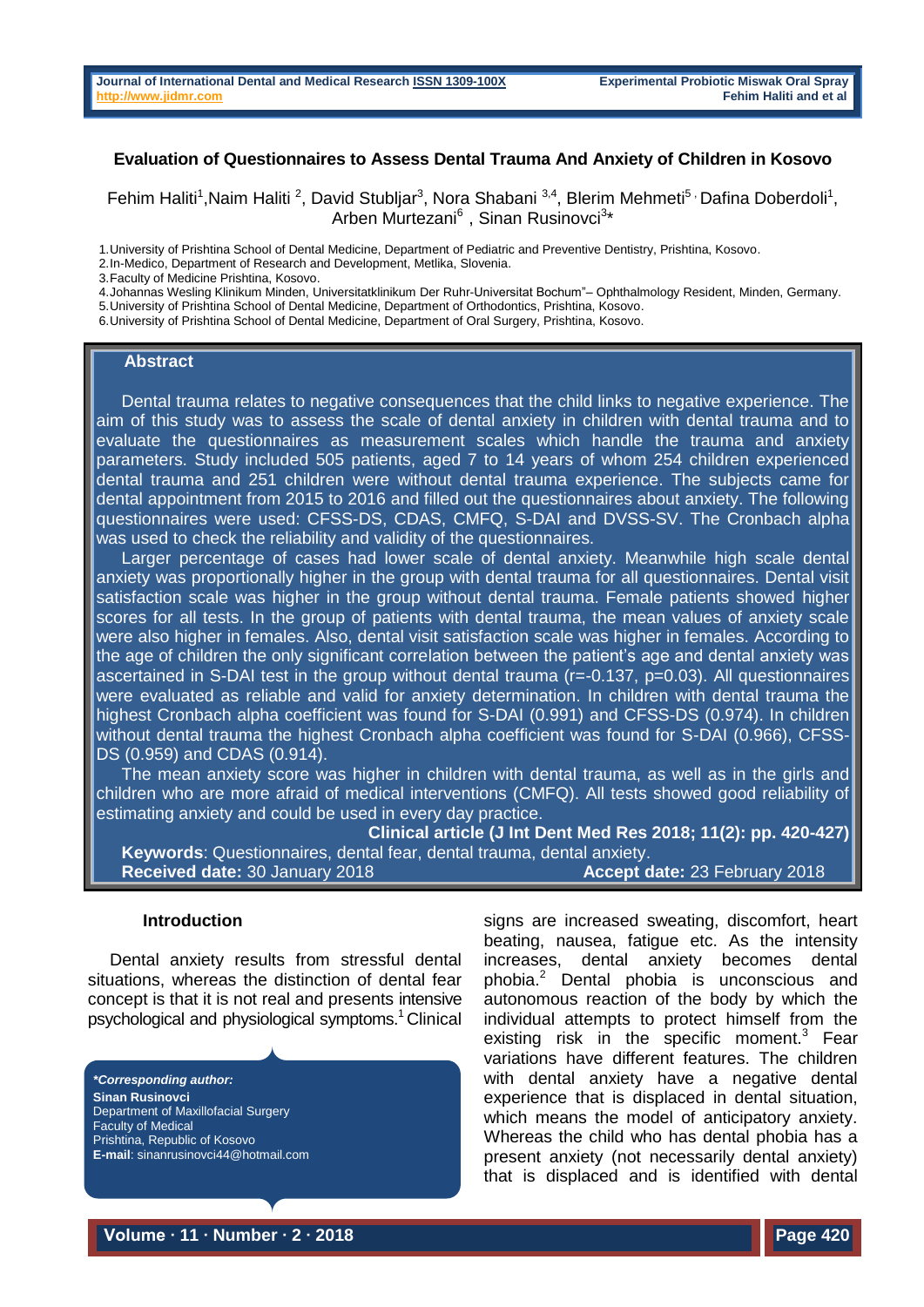relation to the fear of dental procedure or dental environment. Emotional status in general is important for perception of trauma. The attention is increasingly being focused on the fact that the temper and psychological moment certainly plays a significant role in onset of dental fear.<sup>14,15</sup>

According to multifactorial theory, traumatic dental experiences have primary and secondary effects.<sup>16</sup> Primary are experienced as very negative, dental treatments have negative implications in situations to follow, which means that in secondary manner provoke similar or same negative memories.<sup>17</sup> Present dental fear is so called residual fear which in certain situation affects the fear from unknown (dental procedure or treatment) and results in so called anticipatory anxiety which in this case is combination of initial fear from unknown and existing fear related to previous traumatic medical experience.<sup>17,18</sup>

The aim of this study was to assess the scale of dental anxiety in children with dental trauma and to evaluate the questionnaires as measurement scales which handle the trauma and anxiety parameters.

# **Materials and methods**

### *Subjects*

A total of 505 patients, aged 7 to 14 years, participated in this research. 254 children experienced dental trauma and 251 children were without dental trauma experience. The subjects came for dental appointment from 2015 to 2016 at Department of Pediatric and Preventive Dentistry of University Dentistry Clinical Centre of Kosovo.

# *Procedure*

Children and their parents were informed about the study and asked to participate in the study. They fulfilled and gave consent agreement in writing for inclusion into the study. Those who accepted to participate in the study filled out the questionnaires. Questionnaires were filled by children or parents, if children were too young and were not able to answer the questions by themselves.

The following questionnaires were used for psychometric measuring: CFSS-DS (Children's Fear Survey Schedule – Dental Subscale), CDAS (Child's Corah Dental Anxiety Scale), CMFQ (Broome's Child Medical Fear Questionnaire), S-DAI (Dental Anxiety Inventory

treatment and results in such intensity that it can be determined as dental phobia. Sport activities in children and adults are the leading cause of outdoor head and neck trauma, there are diverse findings about the incidence and prevalence of dental trauma in various sports ranging between 10 and 37 % depending on the type of activity and either professional or amateur level of the athlete.<sup>4</sup> Dental trauma relates to negative consequences that the child links to negative experience. Consequences are psychological trauma caused for instance by broken teeth most often during the development of psychological stage of child. $5,6,7$ 

Psychodynamic theory attempts to explain the presence of dental fear in a certain number of patients, depending on the intensity of dental anxiety and respectively individual ability to confront the intensity of anticipatory anxiety.<sup>5,6,7,8</sup> So far, the studies have argued in favour of multiple factors in aetiology of dental fear. Psychological constitution of a child and external factors are mostly linked to the pain and experience of medical trauma, and together contribute to the onset of dental fear. Therefore, there are intrinsic (internal) and extrinsic (external) factors.8,9,10 Negative thoughts about dental treatment and fear from unknown situations help increase the level of anxiety. Most dramatic by its nature are the cases with premature loss of permanent teeth due to occurred traumatic avulsion, therefore as clinicians our imperative is to treat the dental trauma with reimplantation of the lost tooth and use of appropriate space maintainers should not be neglected. $10$  The characteristics related to the gender, also influence the distinction in development of dental anxiety. Therefore, for example girls are more prone to the mood of restlessness, because by nature they are more vulnerable and fragile, and psychological constitution itself is predisposition for the onset of dental fear. $1,6,12$  In them anxiety is proportionally linked to the age and internal psychological factors, whereas in boys, external factors are crucial.<sup>9,12</sup>

Children that are emotionally or intellectually immature are more prone to easier acceptance of dental fear.<sup>10,12,15</sup> The tendency towards extremely negative thoughts reinforces dental fear and in these children negative thoughts dominate.<sup>7,9,14</sup> The level of general fear is very important in formation of dental anxiety, either in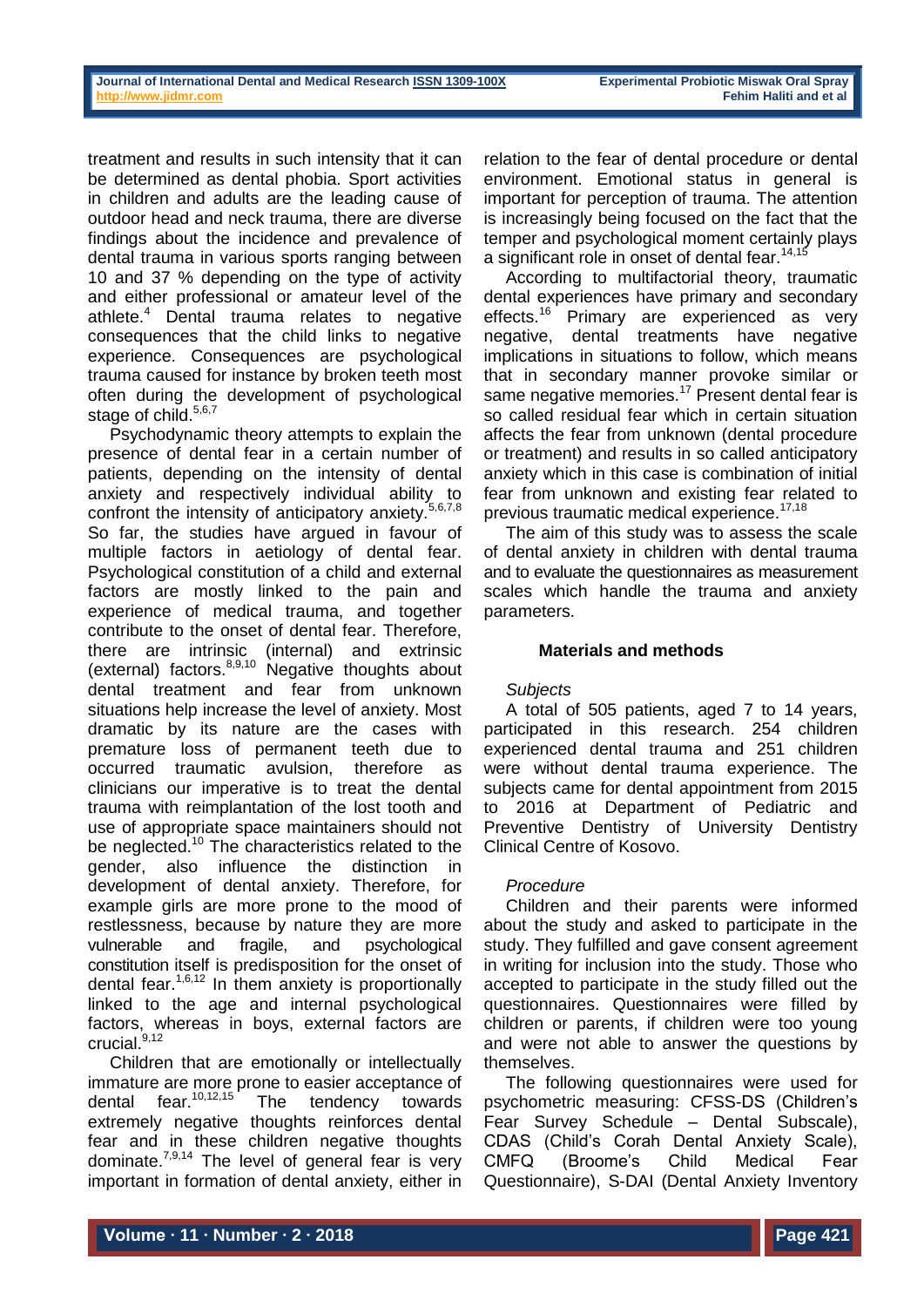– short version) and DVSS-SV (Dental Visit Satisfaction Scale-Swedish Version) (Table 1).

| Questionnaire | Measurement                                 | # questions | Value<br>range | Category of fear                            |
|---------------|---------------------------------------------|-------------|----------------|---------------------------------------------|
| CFSS-DS       | Children's<br>dental anxiety                | 15          | 15-75          | $<31$ =low<br>31-39=average<br>>39=high     |
| CDAS          | Children's<br>dental anxiety                | 4           | $4 - 20$       | $4 - 8 =$ low<br>9-12=average<br>13-20=high |
| CMFO          | Child's medical<br>treatment fear           | 12          | 12-36          | $<$ 26= $low$<br>26-30=high                 |
| S-DAI         | Children's<br>dental anxiety                | 9           | $9 - 45$       | $<$ 12 $=$ low<br>12-33=average             |
| DVSS-SV       | Child's<br>satisfaction with<br>the dentist | 10          | 10-50          | $>33$ =high<br>$<35=low$<br>35-50=high      |

**Table 1.** Questionnaires about anxiety and fear that were used in the current research.

*Children's Fear Survey Schedule – Dental Subscale (CFSS-DS)* is test that relates to the fear linked to the dentist, doctor, injections, checking the teeth, touch or look of a stranger, opening the mouth, tooth preparation and watching the procedure of tooth preparation, the sound of turbine, manipulation with instruments, choking, going to hospital, white uniform and the procedure of cleansing the teeth in the dentist practice. Based on final values, the interviewees are divided into two categories based on dental anxiety intensity in fact those who scored 45 and more points are children with high scale of dental anxiety.

*Corah Dental Anxiety Scale (CDAS)* is the test that evaluates children's and parental dental fear, and is very practical for use for extensive studies, because it can be filled out in just a few minutes. The questions are related to subjective fear of the patient related to the check up at the dentist, waiting at the waiting area and concrete dental intervention in the mouth of the patient. The possible answers are evaluated based on the intensity of dental fear and vary from pleasant experience (a), indifference (b), concern (c) concern and fear from eventual pain (d) and exaggerated fear (e). Low score shows very low level of dental fear, whereas high score shows high level of dental fear, in fact dental anxiety.

*Broome's Child Medical Fear Questionnaire (CMFQ)* is the test that evaluates the intensity of the medical treatment fear. This

research is used only to assess children's fear from medical treatment, because there is assumption that the child who had a very bad experience in the doctor's practice and those who fear medical procedures and doctor's appointment, are in general more inclined to present with dental fear and dentist phobia. The questions are related to the fear of going to hospital, injections, doctors, dentists, puncture of the finger, white coat, blood, ear and throat exam, heart auscultation, taking temperature, laying on the couch in doctor's practice.

*Dental Anxiety Inventory Test (S-DAI)*  relates to specific dental treatment and dental situations, while considered relevant only for the evaluation of dental anxiety. It refers to evaluation of the fear related to going and sitting on the dental chair, tooth extraction, sound of turbine, knowledge about what is done in patient's mouth, injections and tooth preparation using turbine. Three different tests are included in this research that are relevant and reliable for evaluation of dental fear, for the purposes of obtaining objective results that tell us how much are children frightened from the dentist and which are the most stressful treatments children are the most afraid of when at dental practice.

*Dental Visit Satisfaction Scale –Swedish Version (DVSS-SV)* is the test that is used to evaluate the patient-therapist (dentist) relationship and it is filled by the child. Test consists of three sets of questions that are in relation to information/communication (A1-A3), understanding/acceptance (B4-B6) and technical competence (C7-C10).

*Statistical analysis* 

Statistical analyses were performed using SPSS version 21 (IBM, New York, USA) statistical package. The one-way analysis of variance (One-WAY ANOVA) or T-test were used to test the continual data with normal distribution, whereas Kruskal–Wallis test was used for those data with abnormal distribution. Fisher's exact test and Pearson's  $\chi^2$ -test was used for testing categorical data. Pearson's correlation analysis was used for estimation of regression between the variables. The statistical significance was set at p<0.05. Cronbach alfa was used to test the reliability analysis of questionnaires' internal consistency.

**Results**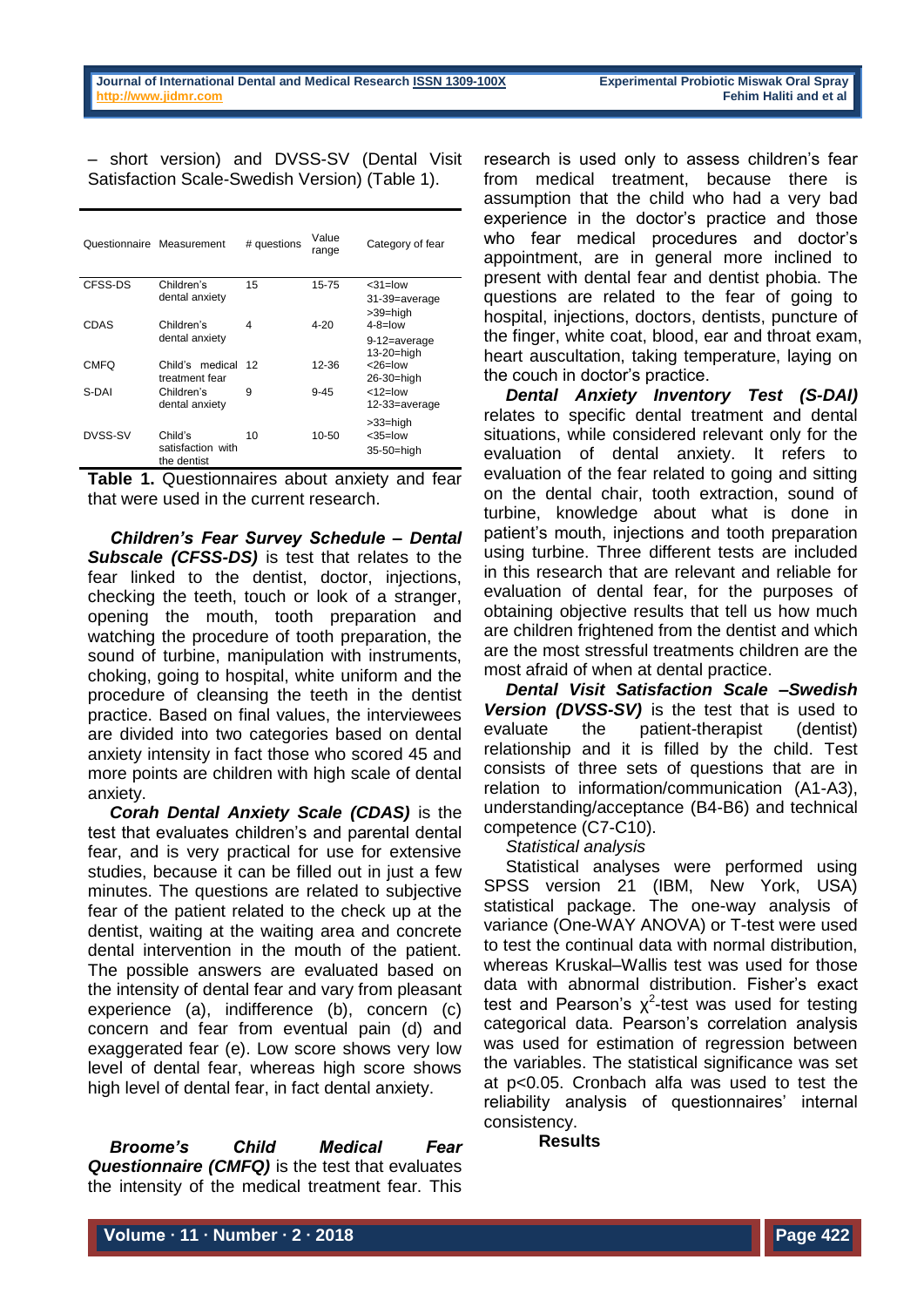According to the age of children the only significant correlation between the patient's age and dental anxiety was ascertained in S-DAI test in the group without dental trauma (r=-0.137, p=0.03). In children with dental trauma the highest Cronbach alpha coefficient was found for S-DAI (0.991) and CFSS-DS (0.974); the lowest value of Cronbach alpha coefficient was found for DVSS-SV (0.733). In children without dental trauma the highest Cronbach alpha coefficient was found for S-DAI (0.966), CFSS-DS (0.959) and CDAS (0.914); the lowest value of Cronbach alpha coefficient was found for DVSS-SV (0.817). All tests had appropriate scale of reliability and validity (Table 6).

Average anxiety scale was significantly higher in children with prior dental trauma experience, in comparison to the children without dental trauma for CFSS-DS (p=0.001), CDAS (p=0.01), CMFQ  $(p<0.001)$ , and S-DAI  $(p=0.048)$ . Average scale of DVSS-SV was significantly higher in children without dental trauma (p<0.001). Average anxiety scale was higher in females, in comparison to males in all analyzed questionnaires.

> **Children without dental trauma (N=251)**

**p-value**

**Children with dental trauma (N=254)**

M/F 150/104 117/134 0.007

Gender

| Mean age [years]            | 11.76±1.76        | $11.10 \pm 2.01$ | < 0.001        |
|-----------------------------|-------------------|------------------|----------------|
| Age categories              |                   |                  | 0.006          |
| $7 - 9$                     | 35 (13.8%)        | 55 (21.9%)       |                |
| $10 - 12$                   | 111<br>(43.7%)    | 120 (47.8%)      |                |
| $13 - 14$                   | 108<br>(42.5%)    | 76 (30.3%)       |                |
| CFSS-DS                     |                   |                  | 0.014          |
| Low                         | 232<br>(91.3%)    | 244 (97.2%)      |                |
| Average                     | 10 (3.9%)         | $2(0.8\%)$       |                |
| High                        | 12 (4.7%)         | $5(2.0\%)$       |                |
| <b>CDAS</b>                 |                   |                  | 0.002          |
| Low                         | 176<br>(69.3%)    | 207 (82.5%)      |                |
| Average                     | 63 (24.8%)        | 37 (14.7%)       |                |
| High                        | 15 (5.9%)         | 7(2.8%)          |                |
| <b>CMFQ</b>                 |                   |                  | 0.093          |
| Low                         | 238<br>(93.7%)    | 244 (97.2%)      |                |
| High                        | 16 (6.3%)         | 7(2.8%)          |                |
| S-DAI                       |                   |                  | 0.050          |
| Low                         | 197<br>(77.6%)    | 211 (84.1%)      |                |
| Average                     | 46 (18.1%)        | 37 (14.7%)       |                |
| High                        | 11 (4.3%)         | $3(1.2\%)$       |                |
| DVSS-SV                     |                   |                  | < 0.001        |
| Low                         | 168<br>$(66.1\%)$ | 124 (49.4%)      |                |
| High                        | 86 (33.9%)        | 127 (50.6%)      |                |
| 2.<br><b>Basic</b><br>Table |                   | characteristics  | patients<br>of |

included into the study with the evaluated scores from fear questionnaires.

A total of 254 patients with dental trauma and 251 patients without previous dental trauma participated in the study. Basic characterictis of children and their scores of fear are presented in Table 2. Groups of patient children with or without dental trauma varied in gender and age. Children with trauma were a bit older and were mainly

According to the results of questionnaire test categories, the larger percentage of cases had lower scale of dental anxiety, the difference being that this percentage was lower in the group with prior dental trauma, in comparison to the group without dental trauma. High scale dental anxiety was proportionally higher in the group with dental trauma for all questionnaires (Table 2). Only CMFQ showed no statistical difference between the children with and withour dental trauma (p=0.093). However according to mean value of questionnaires scores, for all test statistical differences were observed between the comparative groups (Table 3). Children with dental trauma had higher mean values of scores, except for

Comparisons between gender also showed statistically significant differences between the groups (Table 4). Female patients showed higher scores for all tests. Therefore, we have perforemd furher analysis of comparing males and females with and without dental trauma (Table 5). In the group of patients with dental trauma, the mean values of anxiety scale were higher in females. Also, dental visit satisfaction scale was higher in females. Mean values of the tests used in the research were higher in the group of patients with prior dental trauma, except for dental visit

males.

DVSS-SV.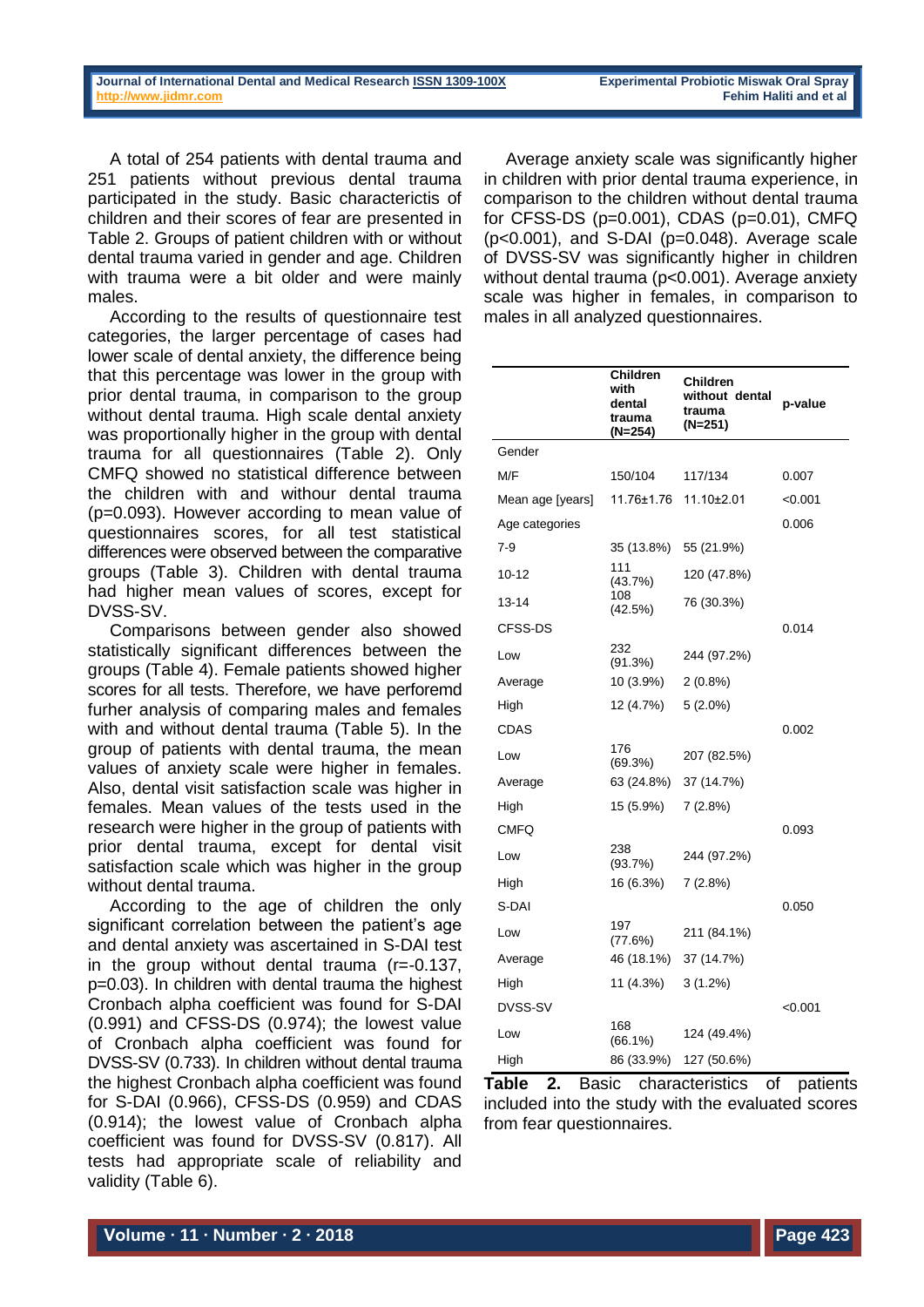|                | Mean value       | with<br>dental<br>Children<br>trauma $(N=254)$ | Children<br>without<br>dental<br>trauma<br>$(N=251)$ | p-value |
|----------------|------------------|------------------------------------------------|------------------------------------------------------|---------|
| CFSS-DS        | $19.25 \pm 7.47$ | 20.44±8.49                                     | 18.04±6.05                                           | < 0.001 |
| <b>CDAS</b>    | $6.94 \pm 2.86$  | $7.26 \pm 3.23$                                | $6.61 \pm 2.39$                                      | 0.010   |
| <b>CMFQ</b>    | $16.25 \pm 3.39$ | 16.90±3.96                                     | $15.58 \pm 2.53$                                     | < 0.001 |
| <b>DVSS-SV</b> | $35.68 \pm 3.11$ | 35.00±3.00                                     | 36.36±3.07                                           | < 0.001 |
| S-DAI          | 11.92±6.61       | $12.50 \pm 7.73$                               | $11.33 \pm 5.20$                                     | 0.048   |

**Table 3.** Mean value of questionnaires according to comparative groups.

|                | Male $(N=267)$   | Female (N=238)   | p-value |
|----------------|------------------|------------------|---------|
| CFSS-DS        | 18.63±6.42       | $19.94 \pm 8.46$ | 0.050   |
| <b>CDAS</b>    | $6.73 \pm 2.47$  | $7.17 \pm 3.23$  | 0.086   |
| <b>CMFQ</b>    | $15.93 \pm 2.86$ | $16.61 \pm 3.88$ | 0.024   |
| <b>DVSS-SV</b> | $35.39 \pm 3.03$ | $35.99 \pm 3.17$ | 0.030   |
| S-DAI          | $10.97 + 4.71$   | $12.98 \pm 8.12$ | < 0.001 |

**Table 4.** Mean value of questionnaires according to comparative groups.

|             | Male<br>trauma<br>$(N=150)$ | Female<br>trauma<br>$(N=104)$ | p-value | Male<br>NO.<br>trauma<br>(N=117) | NO.<br>Female<br>trauma<br>$(N=134)$ | p-value |
|-------------|-----------------------------|-------------------------------|---------|----------------------------------|--------------------------------------|---------|
| CFSS-DS     | $19.23 \pm 6.30$            | 22.17±10.72                   | 0.006   | 17.86±6.51                       | 18.20±5.64                           | 0.660   |
| CDAS        | $6.81 + 2.62$               | $7.91 \pm 3.87$               | 0.007   | $6.63 + 2.27$                    | $6.59 \pm 2.50$                      | 0.890   |
| <b>CMFQ</b> | $16.29 \pm 3.02$            | $17.79 + 4.90$                | 0.003   | $15.46 + 2.58$                   | $15.69 \pm 2.50$                     | 0.480   |
| DVSS-SV     | $34.69 \pm 2.93$            | 35.45±3.07                    | 0.047   | $36.29 \pm 2.94$                 | $36.42 \pm 3.19$                     | 0.740   |
| S-DAI       | $11.31 \pm 5.35$            | 14.22±10.01                   | 0.003   | $10.55 \pm 3.72$                 | $12.02 \pm 6.14$                     | 0.025   |

**Table 5.** Mean value of questionnaires according to the gender and comparative groups.

|                | With dental trauma (N=254) | Without dental trauma (N=251) |
|----------------|----------------------------|-------------------------------|
| CFSS-DS        | $0.974**$                  | $0.959**$                     |
| <b>CDAS</b>    | $0.943**$                  | $0.914**$                     |
| <b>CMFQ</b>    | $0.906**$                  | $0.863**$                     |
| <b>DVSS-SV</b> | $0.733*$                   | $0.817**$                     |
| S-DAI          | $0.991**$                  | $0.966**$                     |

**Table 6.** Reliability of the tests used in the research evaluated by Cronbach alpha coefficient.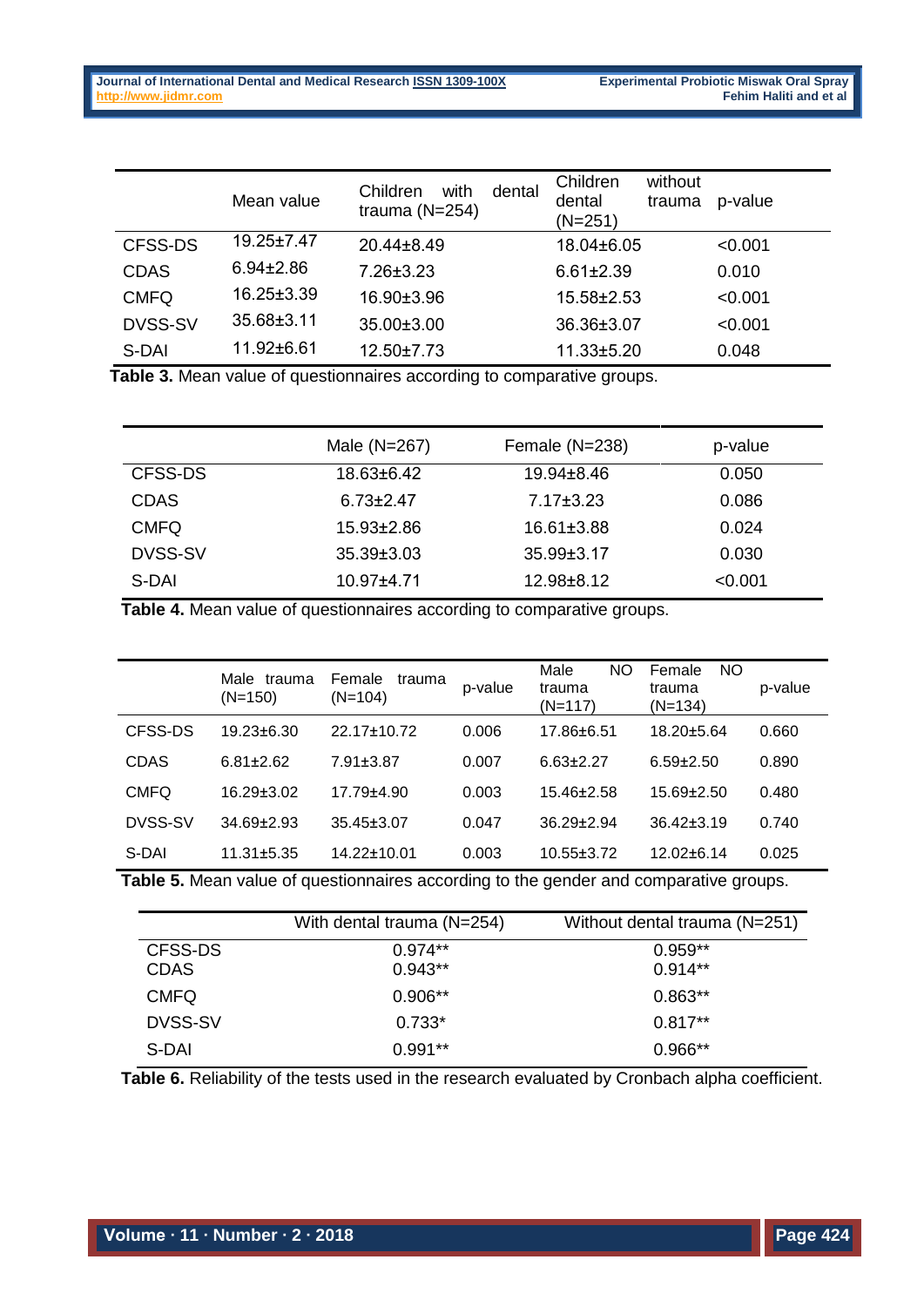# **Discussion**

Fear is usually defined as the response of the individual against the actual threatening event or dangerous situation to protect human life.<sup>18</sup> Dental anxiety refers to specific reaction of the patient to stress linked to dental treatment, where stimulus is unknown, unclear or not present at that moment.<sup>19</sup> Most people may live with the anxiety of going to the dentist and to avoid the visit, they accept to live with periodontal disease, pain, even broken and ugly teeth. This fear forces the patients to postpone or cancel dental visit or avoid the treatment entirely.<sup>20</sup> Therefore, dental anxiety is a serious problem with negative impact on oral health. $21$  It was confirmed that anxious patients have more teeth extracted and less teeth filled compared to the patient who are not anxious.<sup>22</sup>

Numerous different measuring instruments of fear have been evaluated to measure dental fear and dental anxiety. It is very difficult to evaluate the true nature of dental anxiety, because it is the multifactorial complex phenomena.<sup>7,23-26</sup> In the current study we have measured children anxiety with various measuring instruments for different aspects of dental anxiety. In order to provide more accurate and full assessment for dental anxiety of children, it is necessary to combine various questionnaires scales of evaluation. The purpose was to evaluate the role of constitutional and psychosocial factors, respectively past negative medical experiences in the onset of dental anxiety. Thus we tested psychometric parameters for assessment of anxiety scale in children and show the differences in anxiety scale according to the gender and age.

The study by Do Nascimento et al revealed that people with past traumatic dental experience have shown higher levels of fear and dental anxiety.<sup>27</sup> Obtained finding is consistent with the results of our study. Average scale of CFSS-DS test was significantly higher in children without dental trauma (20.44±8.49 vs. 18.04±6.05, p<0.001). The mean value of CFSS-DS for the patients with dental trauma in our study was in coincide with previous studies, however was lower than the findings from Holland (23.20),<sup>28</sup> Serbia (26.47)<sup>29</sup>, and Croatia (26.65)<sup>30</sup>.

The results of CMFQ questionnaires in children with dental trauma revealed that children's fear from medical treatment shows high correlation with dental anxiety evaluated by CFSS-DS questionnaire (r=0.869), similar to CDAS (r=0.841), S-DAI (r=0.832). Similar results were obtained from the group of cases without dental trauma. All tests used in this research are proven to be quite reliable. The highest value of Cronbach alfa coefficient was calculated for S-DAI (0.991) and CFSS-DS (0.974). According to the author Majstorović et al children who are more frightened of the doctor (CMFQ) will also be very anxious during dental visit (S-DAI, CDAS).<sup>34</sup> This supports theory, which states that fear depends on prior medical experience. Children without dental trauma had lower scale of fear and more trustful in relationship patient-dentist according to the results of DVSS-SV.

In some previous studies it was reported, that gender, age, education and social class influence dental anxiety. Humphris et al in their study determined the link between social- demographic factors of patients (age, gender) and results of fear.<sup>19</sup> The results of the study did not show any significant statistical difference in anxiety level depending on age groups. Similar was established in our research, where we did not find any significant correlation between patient's age and anxiety level in most of the tests for anxiety evaluation, except from S-DAI test and only for the group of patients without prior dental trauma (r=-0.137, p=0.030). However, the report by Do Nascimento et al have shown strong link between the age and dental anxiety; younger subjects were more concerned than the older ones.<sup>27</sup>

Peretz et al has found higher anxiety scale in females.<sup>2</sup> Many other authors have found that dental anxiety is more common in females.<sup>29</sup> Leal in his research did not find significant difference in average anxiety between genders. $32$ Kanegane et al showed similar results.<sup>33</sup> Tumen et al. demonstrated that most children with a traumatic dental injuries experienced traumatic injuries to one tooth (3.81%), while 1.21% had two traumatized teeth and 94.9% had no traumatic dental injuries; the most common crown fracture was in enamel only (65.9%), followed by discoloration teeth (14.6%), showing that the prevalence of dental injuries in Turkish preschool children was very low.<sup>34</sup>

In a study carried out by Ozen et al, at the Faculty of Dentistry of Karadeniz Technical University in Trabzon, Turkey, trauma was found to occur most frequently in girls aged 8 years and boys aged 10 years. The majority of injured teeth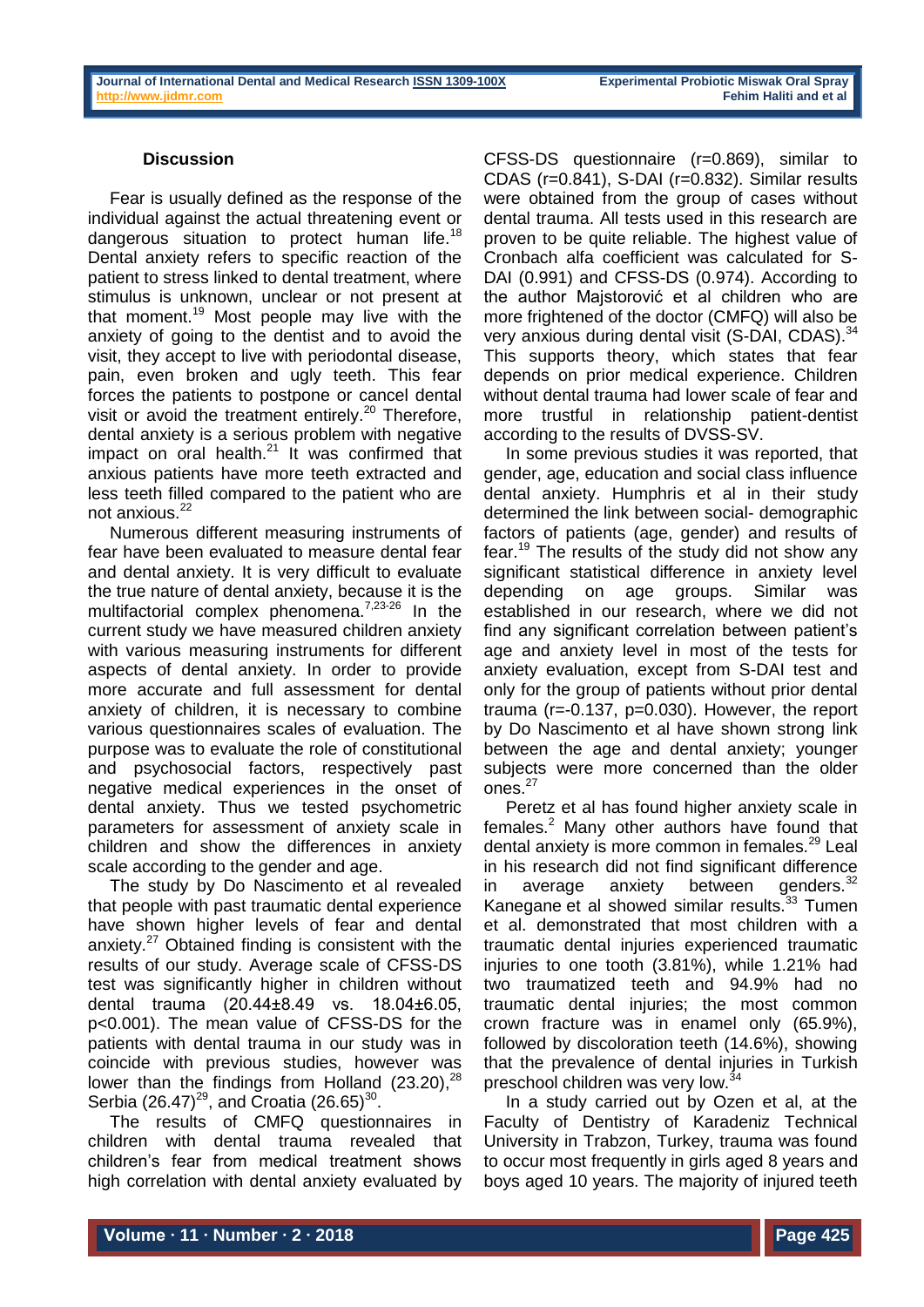were permanent teeth (77.2%). Most trauma occurred in the maxillary arch (89.6%), with the maxillary central incisors the most affected tooth in both primary (69.6%) and permanent (83.5%) dentition. Single-tooth injury was predominant in all age groups  $(64.2\%)$ .

According to the results obtained from our research average scale of dental anxiety was higher in females, for all levels of anxiety. The mean CFSS-DS result for males was 19.23±6.30 and for females 22.17±10.72 (p=0.006). Our findings are similar to the findings of Ten Berge et al, Lalić et al, Majstorović et al, and Nakai et al.28,29,30,36 Moreover the mean scale of dental anxiety according to CFSS-DS test in all males, in comparison to all females was 18.63±6.42 vs.19.94±8.46 (p=0.050), and 10.97±4.71 vs. 12.98±8.12 (p<0.001) for S-DAI test. The average scale of fear from medical treatment according to CMFQ test was higher in females than in males (16.61±3.88 vs. 15.93±2.86, p=0.024). The average scale of patient's satisfaction with dental visit according to DVSS-SV test was lower in males than in females  $(35.39\pm3.03 \text{ vs. } 35.99\pm3.17, \text{ p=0.030}).$ 

According to the knowledge of many authors, negative past medical experience of the child creates negative thoughts and expectations regarding dental treatment and are expressed with highest level of dental fear and anxiety. $23$ -<sup>28,37</sup> According to the study of Lalić and collegues, Pearson's correlation coefficient was significant between CFSS-DS scale and gender (r=0.163, p=0.013), daily consumption of sugar (r=0.2, p=0.003), frequency of dental visits (r=0.162, p=0.014), oral health in relation to self (r=0.209, p=0.001).<sup>29</sup> According to Alsarheed invasive procedure cause highest scale of anxiety, therefore except for needles, the instruments that cause the highest scale of anxiety are use of forceps, dental exploration and strokes.<sup>38</sup>

Dentists usually do not evaluate dental fear. A study from England showed that only 20% of dentists were interested to treat patients with dental fear, so they used a review method to evaluate the level of their patients' fear.<sup>39</sup> CFSS proved to be most reliable test. The test is designed to be used for the purposes of registering the variations of dental fear assessment between experimental and control group of interviewees and to assess the prevalence of dental fear in children, and to differentiate the anxious and non-anxious group

in general. So far, psychometric research shows that the test is reliable and realistic in evaluation of intensity of dental fear.

Our study had some limitations. We should emphasize more measurement scales and characteristics of children and parents. With such analysis we could be able to find the associations between the dental fear development and real etiological factor.

# **Conclusions**

Standard questionnaires used in our study are reliable and valuable psychometric instruments for dental anxiety evaluation. Average dental anxiety was significantly higher in children with dental trauma and in females and children that much more fear from medical treatment (CMFQ). Children with dental anxiety had also lower values of average scale of DVSS-SV. There was no significant correlation found between patient's age and anxiety scale, except for S-DAI test in group without dental trauma, therefore age could not influence on the development of dental anxiety.

### **References**

- **1.** Aartman IH, van Everdingen T, Hoogstraten J, Schuurs AH. Self-report Measurement of Dental Anxiety and Fear in Children: A Critical Assessment. ASDC J Dent Child 1998; 65(4):252-8.
- **2.** Peretz B, Katz J, Ziburg I, Shermer J. Treating Dental Phobic Patients in the Israeli Defence Force. Int Dent J 1996;46:108- 12.
- **3.** Lundgren J, Berggran U, Carlsson SG. Psychophysiological Reactions in Dental Phobic Patients during Video Stimulation. Eur J Orl Sci 2001;109:172-7.
- **4.** Ersin N, Ertugrul F, Oncag O, Menderes M, Uzel I. Evaluation of High Risk University Student's Knowledge about Dentral Trauma and Emergency Procedures. J Int Dent Med Res. 2013;6(3):100-4
- **5.** Cohen LA, Harris SL, Bonita AJ, et al. Coping with Toothache Pain: A Qualitative Study of Low-Income Persons and Minorities. J Pub Health Dent 2007;67(1):28-35.
- **6.** Newton JT, Mistry K, Patel A, et al. Stress in Dental Specialists: A Comparison of Six Clinical Dental Specialities. Prim Dent Care 2002;9(3):100-4.
- **7.** Ten BM, Veerkamp JS, Hoogstraten J, Prins PJ. On the structure of childhood dental fear, using the Dental Subscale of the Children's Fear Survey Schedule. Eur J Paediatr Dent 2002;3(2):73-8.
- **8.** Klingberg G, Broberg AG. Dental Fear/Anxiety and Dental Behavior Management Problems in Children and Adolescents: A Review of Prevalence and Concomitant Psychological Factors. Int J Paediatr Dent 2007;17(6):391-406.
- **9.** Freeman RE. Dental Anxiety: A Multifactorial Aetiology. Br Dent J 1985;159(12):406-8.
- **10.** Kapusevska B, Dereban N. Treatment of Clinical Complications from Dental Trauma without appropriate reimplantation and applied space maintaner. J Int Dent Med Res. 2015;8(2):81-7.